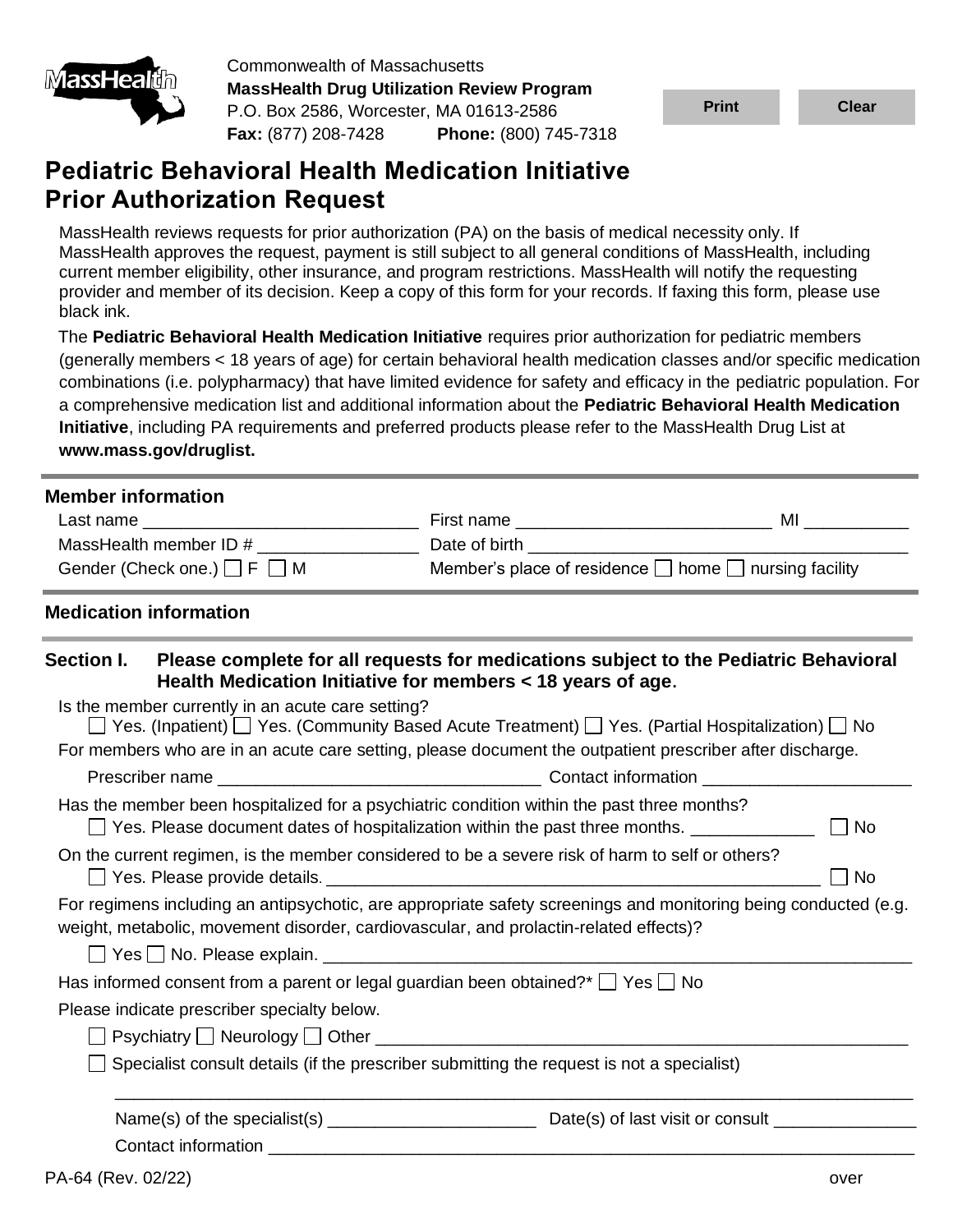For mid-level practitioners (e.g., nurse practitioners, physician assistants), please provide the name and specialty of the collaborating physician.

Please document member custody status.

 $\Box$  Parent/Guardian  $\Box$  Department of Children and Families (DCF)

Please document member placement status.

| $\Box$ Home with Parent/Guardian $\Box$ Foster Care $\Box$ Residential Treatment Facility |  |  |
|-------------------------------------------------------------------------------------------|--|--|
|-------------------------------------------------------------------------------------------|--|--|

 $\Box$  Uncertain  $\Box$  Other

Please document agency involvement.

 $\Box$  DCF  $\Box$  Department of Mental Health (DMH)

 $\Box$  Department of Developmental Services (DDS)  $\Box$  Department of Youth Services (DYS)

Is the member/family currently receiving appropriate psychotherapeutic and/or community based services for the targeted clinical mental health related concerns (e.g., Applied Behavioral Analysis, Children's Behavioral Health Initiative, school interventions, specialized placement)?

 $\Box$  Yes. Please document details of interventions below, if applicable.  $\Box$  No

Psychiatric care provided is coordinated with other psychotherapeutic and community based services.  $\Box$  Yes  $\Box$  No Is this member a referral candidate for care coordination?  $\Box$  Yes  $\Box$  No

\_\_\_\_\_\_\_\_\_\_\_\_\_\_\_\_\_\_\_\_\_\_\_\_\_\_\_\_\_\_\_\_\_\_\_\_\_\_\_\_\_\_\_\_\_\_\_\_\_\_\_\_\_\_\_\_\_\_\_\_\_\_\_\_\_\_\_\_\_\_\_\_\_\_\_\_\_\_\_\_\_\_\_\_\_\_\_ \_\_\_\_\_\_\_\_\_\_\_\_\_\_\_\_\_\_\_\_\_\_\_\_\_\_\_\_\_\_\_\_\_\_\_\_\_\_\_\_\_\_\_\_\_\_\_\_\_\_\_\_\_\_\_\_\_\_\_\_\_\_\_\_\_\_\_\_\_\_\_\_\_\_\_\_\_\_\_\_\_\_\_\_\_\_\_

\_\_\_\_\_\_\_\_\_\_\_\_\_\_\_\_\_\_\_\_\_\_\_\_\_\_\_\_\_\_\_\_\_\_\_\_\_\_\_\_\_\_\_\_\_\_\_\_\_\_\_\_\_\_\_\_\_\_\_\_\_\_\_\_\_\_\_\_\_\_\_\_\_\_\_\_\_\_\_\_\_\_\_\_\_\_\_ \_\_\_\_\_\_\_\_\_\_\_\_\_\_\_\_\_\_\_\_\_\_\_\_\_\_\_\_\_\_\_\_\_\_\_\_\_\_\_\_\_\_\_\_\_\_\_\_\_\_\_\_\_\_\_\_\_\_\_\_\_\_\_\_\_\_\_\_\_\_\_\_\_\_\_\_\_\_\_\_\_\_\_\_\_\_\_

If yes, MassHealth will offer this member care coordination services. Please describe which additional behavioral health services would be beneficial.

\* *Sample informed consent form available on the MassHealth PBHMI Information webpage. For additional information go to: https://www.mass.gov/info-details/pediatric-behavioral-health-medication-initiative-pbhmi-information*

**Section II. Polypharmacy within the same medication class [e.g., antidepressants, benzodiazepines, cerebral stimulants, mood stabilizers (agents considered to be used only for seizure diagnoses are not included)]. Complete this section for all members < 18 years of age if request will result in polypharmacy within the same medication class.**

Please document complete treatment plan for the agents requested from the same medication class.

| Medication name/dose/frequency    | Indication |  |
|-----------------------------------|------------|--|
| 2. Medication name/dose/frequency | Indication |  |
| 3. Medication name/dose/frequency | Indication |  |
| 4. Medication name/dose/frequency | Indication |  |

5. Other(s)

Please document if monotherapy trials (include drug name, dates/duration of use, and outcome) were tried before prescribing polypharmacy with two or more agents within the same medication class for this member.\*\*

\_\_\_\_\_\_\_\_\_\_\_\_\_\_\_\_\_\_\_\_\_\_\_\_\_\_\_\_\_\_\_\_\_\_\_\_\_\_\_\_\_\_\_\_\_\_\_\_\_\_\_\_\_\_\_\_\_\_\_\_\_\_\_\_\_\_\_\_\_\_\_\_\_\_\_\_\_\_\_\_\_\_\_\_\_\_\_\_\_\_ \_\_\_\_\_\_\_\_\_\_\_\_\_\_\_\_\_\_\_\_\_\_\_\_\_\_\_\_\_\_\_\_\_\_\_\_\_\_\_\_\_\_\_\_\_\_\_\_\_\_\_\_\_\_\_\_\_\_\_\_\_\_\_\_\_\_\_\_\_\_\_\_\_\_\_\_\_\_\_\_\_\_\_\_\_\_\_\_\_\_

\_\_\_\_\_\_\_\_\_\_\_\_\_\_\_\_\_\_\_\_\_\_\_\_\_\_\_\_\_\_\_\_\_\_\_\_\_\_\_\_\_\_\_\_\_\_\_\_\_\_\_\_\_\_\_\_\_\_\_\_\_\_\_\_\_\_\_\_\_\_\_\_\_\_\_\_\_\_\_\_\_\_\_\_\_\_\_\_\_\_ \_\_\_\_\_\_\_\_\_\_\_\_\_\_\_\_\_\_\_\_\_\_\_\_\_\_\_\_\_\_\_\_\_\_\_\_\_\_\_\_\_\_\_\_\_\_\_\_\_\_\_\_\_\_\_\_\_\_\_\_\_\_\_\_\_\_\_\_\_\_\_\_\_\_\_\_\_\_\_\_\_\_\_\_\_\_\_\_\_\_

Please document clinical rationale for polypharmacy within the same medication class for this member.

Please document the treatment plans for medication regimen simplification (e.g., dose consolidation, frequency reduction) or medical necessity for continuation of a complex medication regimen.

\_\_\_\_\_\_\_\_\_\_\_\_\_\_\_\_\_\_\_\_\_\_\_\_\_\_\_\_\_\_\_\_\_\_\_\_\_\_\_\_\_\_\_\_\_\_\_\_\_\_\_\_\_\_\_\_\_\_\_\_\_\_\_\_\_\_\_\_\_\_\_\_\_\_\_\_\_\_\_\_\_\_\_\_\_\_\_\_\_\_ \_\_\_\_\_\_\_\_\_\_\_\_\_\_\_\_\_\_\_\_\_\_\_\_\_\_\_\_\_\_\_\_\_\_\_\_\_\_\_\_\_\_\_\_\_\_\_\_\_\_\_\_\_\_\_\_\_\_\_\_\_\_\_\_\_\_\_\_\_\_\_\_\_\_\_\_\_\_\_\_\_\_\_\_\_\_\_\_\_\_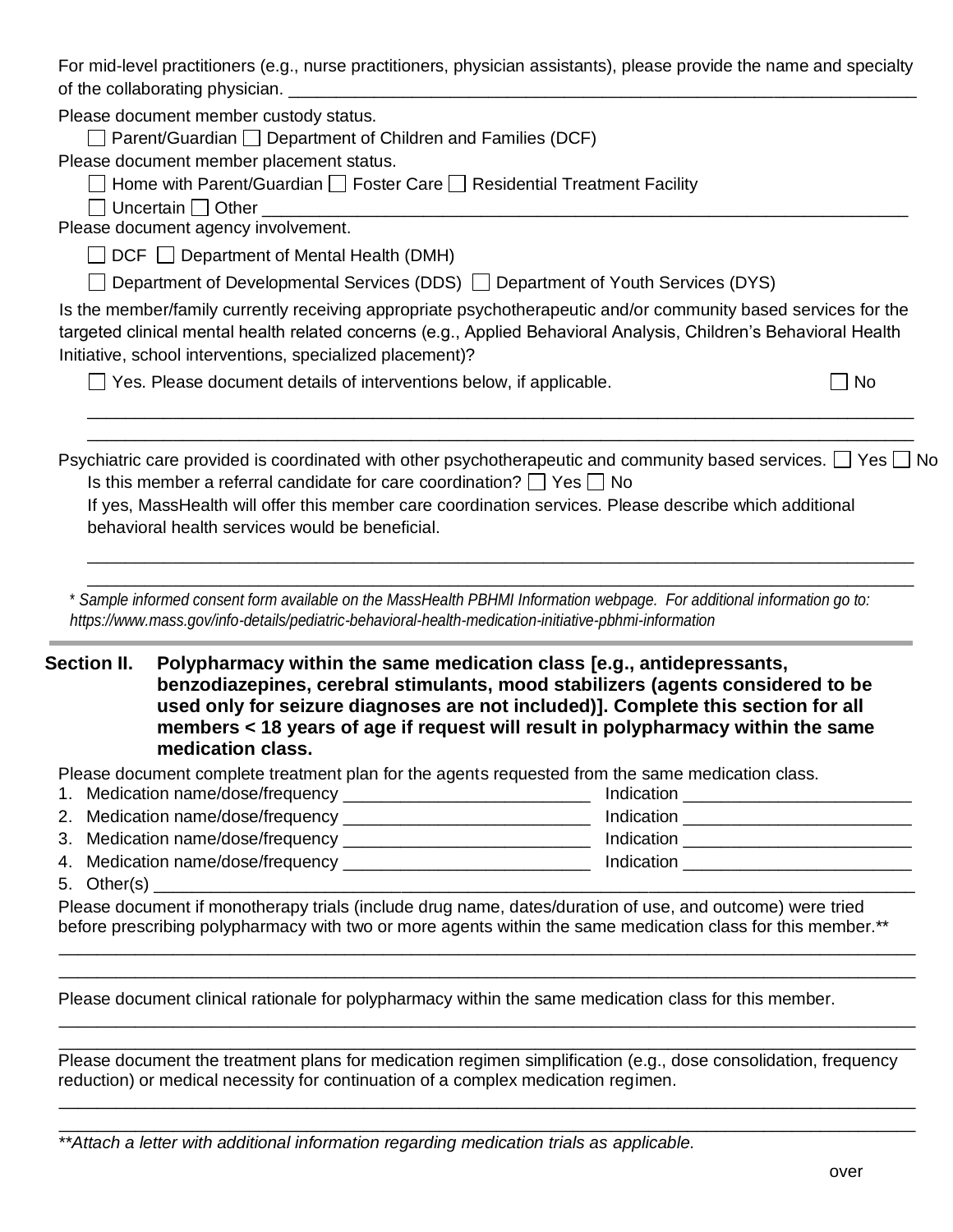# **Section III. Antipsychotic Polypharmacy. Complete this section for all members < 18 years of age if request will result in prescription of two or more antipsychotics for ≥ 60 days within a 90-day period.**

| generation]).<br>1. Antipsychotic name/dose/frequency _________________________________ Indication ________________________<br>2. Antipsychotic name/dose/frequency ________________________________ Indication _________________________<br>4. Other(s) $\_\_$<br>Please select the stage of treatment and clinical rationale for antipsychotic polypharmacy.<br>Acute stage (initiation of antipsychotic treatment likely with subsequent dose adjustments to maximize |  |  |  |  |
|--------------------------------------------------------------------------------------------------------------------------------------------------------------------------------------------------------------------------------------------------------------------------------------------------------------------------------------------------------------------------------------------------------------------------------------------------------------------------|--|--|--|--|
|                                                                                                                                                                                                                                                                                                                                                                                                                                                                          |  |  |  |  |
|                                                                                                                                                                                                                                                                                                                                                                                                                                                                          |  |  |  |  |
|                                                                                                                                                                                                                                                                                                                                                                                                                                                                          |  |  |  |  |
|                                                                                                                                                                                                                                                                                                                                                                                                                                                                          |  |  |  |  |
|                                                                                                                                                                                                                                                                                                                                                                                                                                                                          |  |  |  |  |
|                                                                                                                                                                                                                                                                                                                                                                                                                                                                          |  |  |  |  |
|                                                                                                                                                                                                                                                                                                                                                                                                                                                                          |  |  |  |  |
| response and minimize side effects)                                                                                                                                                                                                                                                                                                                                                                                                                                      |  |  |  |  |
| Member experienced an inadequate response or adverse reaction to two monotherapy trials with                                                                                                                                                                                                                                                                                                                                                                             |  |  |  |  |
| antipsychotics.                                                                                                                                                                                                                                                                                                                                                                                                                                                          |  |  |  |  |
|                                                                                                                                                                                                                                                                                                                                                                                                                                                                          |  |  |  |  |
|                                                                                                                                                                                                                                                                                                                                                                                                                                                                          |  |  |  |  |
| Member is transitioning from one antipsychotic to the other.                                                                                                                                                                                                                                                                                                                                                                                                             |  |  |  |  |
| Other, please explain.                                                                                                                                                                                                                                                                                                                                                                                                                                                   |  |  |  |  |
| Maintenance stage (response to antipsychotic treatment with goal of remission or recovery)                                                                                                                                                                                                                                                                                                                                                                               |  |  |  |  |
| 1. Is the regimen effective, therapy benefits outweigh risks, and appropriate monitoring is in place?<br>$\Box$ Yes $\Box$ No                                                                                                                                                                                                                                                                                                                                            |  |  |  |  |
| 2. Has the member been on the requested regimen for $\geq 12$ months?                                                                                                                                                                                                                                                                                                                                                                                                    |  |  |  |  |
| $\Box$ Yes. Please document clinical rationale for extended therapy.                                                                                                                                                                                                                                                                                                                                                                                                     |  |  |  |  |
| $\Box$ Previous efforts to reduce/simplify the antipsychotic regimen in the past 24 months resulted in                                                                                                                                                                                                                                                                                                                                                                   |  |  |  |  |
| symptom exacerbation.                                                                                                                                                                                                                                                                                                                                                                                                                                                    |  |  |  |  |
| Family/caregiver does not support the antipsychotic regimen change at this time due to risk of                                                                                                                                                                                                                                                                                                                                                                           |  |  |  |  |
| exacerbation.                                                                                                                                                                                                                                                                                                                                                                                                                                                            |  |  |  |  |
| Other significant barrier for antipsychotic therapy discontinuation. Please explain.                                                                                                                                                                                                                                                                                                                                                                                     |  |  |  |  |
|                                                                                                                                                                                                                                                                                                                                                                                                                                                                          |  |  |  |  |
| $\Box$ No                                                                                                                                                                                                                                                                                                                                                                                                                                                                |  |  |  |  |
| Discontinuation stage (clinically indicated that the antipsychotic regimen can likely be successfully                                                                                                                                                                                                                                                                                                                                                                    |  |  |  |  |
| tapered)                                                                                                                                                                                                                                                                                                                                                                                                                                                                 |  |  |  |  |
| Member is transitioning from one antipsychotic to the other.                                                                                                                                                                                                                                                                                                                                                                                                             |  |  |  |  |
| Member is tapering antipsychotic. Please describe taper plan including duration.                                                                                                                                                                                                                                                                                                                                                                                         |  |  |  |  |
|                                                                                                                                                                                                                                                                                                                                                                                                                                                                          |  |  |  |  |

**Section IV. Behavioral Health Medication [e.g., antidepressant, armodafinil, atomoxetine, benzodiazepine, buspirone, donepezil, memantine, modafinil, mood stabilizer (agents considered to be used only for seizure diagnoses are not included), naltrexone, or viloxazine] for members < six years of age.**

Please document complete treatment plan (medication name/dose/frequency/duration and indication) for the requested behavioral health medication(s).

\_\_\_\_\_\_\_\_\_\_\_\_\_\_\_\_\_\_\_\_\_\_\_\_\_\_\_\_\_\_\_\_\_\_\_\_\_\_\_\_\_\_\_\_\_\_\_\_\_\_\_\_\_\_\_\_\_\_\_\_\_\_\_\_\_\_\_\_\_\_\_\_\_\_\_\_\_\_\_\_\_\_\_\_\_\_\_\_\_\_ \_\_\_\_\_\_\_\_\_\_\_\_\_\_\_\_\_\_\_\_\_\_\_\_\_\_\_\_\_\_\_\_\_\_\_\_\_\_\_\_\_\_\_\_\_\_\_\_\_\_\_\_\_\_\_\_\_\_\_\_\_\_\_\_\_\_\_\_\_\_\_\_\_\_\_\_\_\_\_\_\_\_\_\_\_\_\_\_\_\_

\_\_\_\_\_\_\_\_\_\_\_\_\_\_\_\_\_\_\_\_\_\_\_\_\_\_\_\_\_\_\_\_\_\_\_\_\_\_\_\_\_\_\_\_\_\_\_\_\_\_\_\_\_\_\_\_\_\_\_\_\_\_\_\_\_\_\_\_\_\_\_\_\_\_\_\_\_\_\_\_\_\_\_\_\_\_\_\_\_\_ \_\_\_\_\_\_\_\_\_\_\_\_\_\_\_\_\_\_\_\_\_\_\_\_\_\_\_\_\_\_\_\_\_\_\_\_\_\_\_\_\_\_\_\_\_\_\_\_\_\_\_\_\_\_\_\_\_\_\_\_\_\_\_\_\_\_\_\_\_\_\_\_\_\_\_\_\_\_\_\_\_\_\_\_\_\_\_\_\_\_

Please document any previous medication trial(s). Include drug name, dates/duration of use, and outcome.\*\*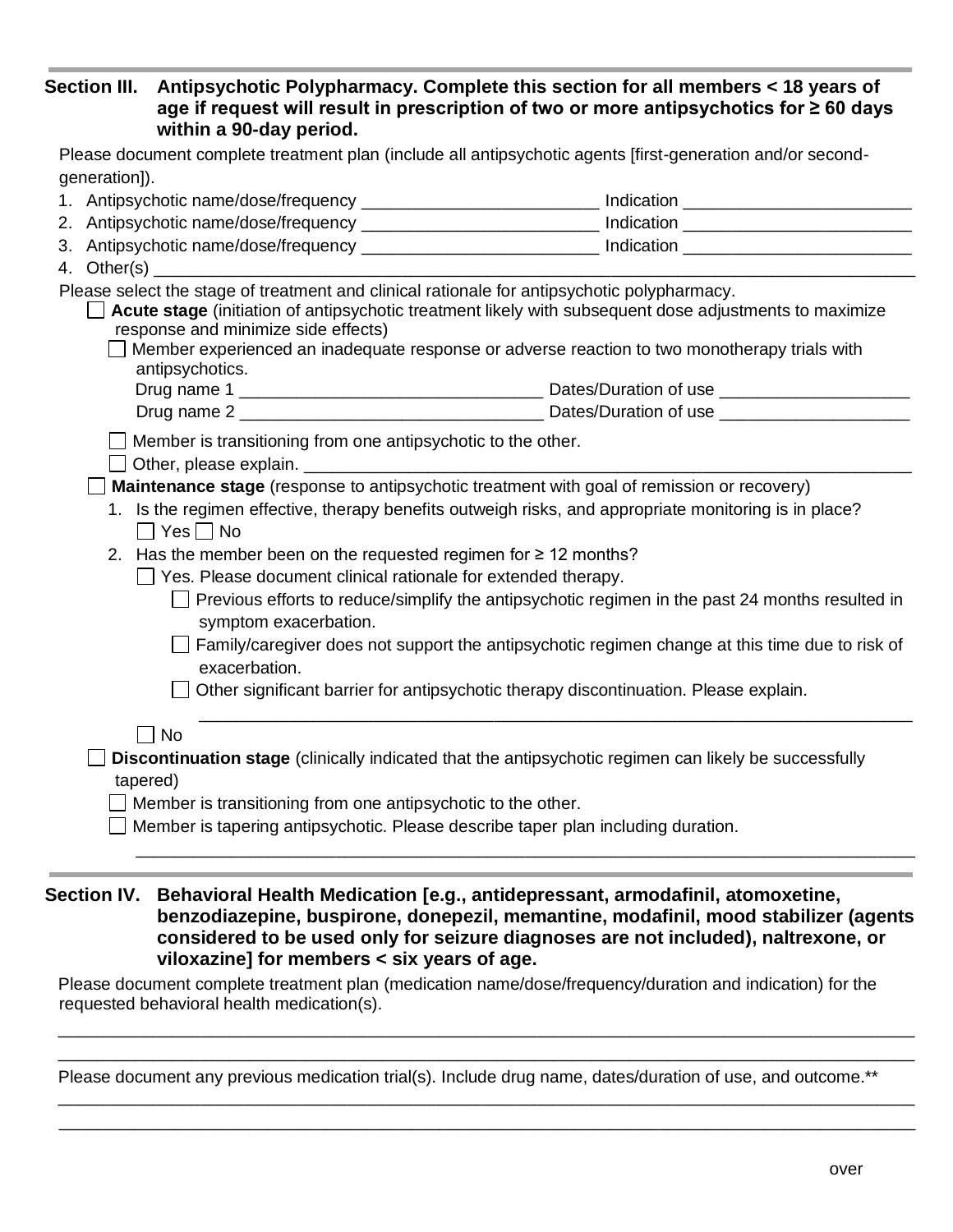Please document clinical rationale for use of an antidepressant, armodafinil, atomoxetine, benzodiazepine, buspirone, donepezil, memantine, modafinil, mood stabilizer, naltrexone, or viloxazine for this member < six years of age.

\_\_\_\_\_\_\_\_\_\_\_\_\_\_\_\_\_\_\_\_\_\_\_\_\_\_\_\_\_\_\_\_\_\_\_\_\_\_\_\_\_\_\_\_\_\_\_\_\_\_\_\_\_\_\_\_\_\_\_\_\_\_\_\_\_\_\_\_\_\_\_\_\_\_\_\_\_\_\_\_\_\_\_\_\_\_\_\_\_\_ \_\_\_\_\_\_\_\_\_\_\_\_\_\_\_\_\_\_\_\_\_\_\_\_\_\_\_\_\_\_\_\_\_\_\_\_\_\_\_\_\_\_\_\_\_\_\_\_\_\_\_\_\_\_\_\_\_\_\_\_\_\_\_\_\_\_\_\_\_\_\_\_\_\_\_\_\_\_\_\_\_\_\_\_\_\_\_\_\_\_

*\*\*Attach a letter with additional information regarding medication trials as applicable.*

#### **Section V. Antipsychotic Request for Members < six years of age.**

Please document complete treatment plan (include all antipsychotic agents [first-generation and/or secondgeneration] with dose/frequency/duration and indication(s) for the requested medication(s)).

\_\_\_\_\_\_\_\_\_\_\_\_\_\_\_\_\_\_\_\_\_\_\_\_\_\_\_\_\_\_\_\_\_\_\_\_\_\_\_\_\_\_\_\_\_\_\_\_\_\_\_\_\_\_\_\_\_\_\_\_\_\_\_\_\_\_\_\_\_\_\_\_\_\_\_\_\_\_\_\_\_\_\_\_\_\_\_\_\_\_ \_\_\_\_\_\_\_\_\_\_\_\_\_\_\_\_\_\_\_\_\_\_\_\_\_\_\_\_\_\_\_\_\_\_\_\_\_\_\_\_\_\_\_\_\_\_\_\_\_\_\_\_\_\_\_\_\_\_\_\_\_\_\_\_\_\_\_\_\_\_\_\_\_\_\_\_\_\_\_\_\_\_\_\_\_\_\_\_\_\_

| Please select the stage of treatment and clinical rationale for use of an antipsychotic for this member < six years<br>of age.                |
|-----------------------------------------------------------------------------------------------------------------------------------------------|
| Acute stage (initiation of antipsychotic treatment likely with subsequent dose adjustments to maximize<br>response and minimize side effects) |
| <b>Maintenance stage</b> (response to antipsychotic treatment with goal of remission or recovery)                                             |
| 1. Is the regimen effective, therapy benefits outweigh risks, and appropriate monitoring is in place?<br>$\Box$ Yes $\Box$ No                 |
| 2. Has the member been on the requested regimen for $\geq 12$ months?<br>$\Box$ Yes. Please document clinical rationale for extended therapy. |

- $\Box$  Previous efforts to reduce/simplify the antipsychotic regimen in the past 12 months resulted in symptom exacerbation.
- $\Box$  Family/caregiver does not support the antipsychotic regimen change at this time due to risk of exacerbation.

\_\_\_\_\_\_\_\_\_\_\_\_\_\_\_\_\_\_\_\_\_\_\_\_\_\_\_\_\_\_\_\_\_\_\_\_\_\_\_\_\_\_\_\_\_\_\_\_\_\_\_\_\_\_\_\_\_\_\_\_\_\_\_\_\_\_\_\_\_\_\_\_\_\_\_\_\_\_\_\_\_\_ \_\_\_\_\_\_\_\_\_\_\_\_\_\_\_\_\_\_\_\_\_\_\_\_\_\_\_\_\_\_\_\_\_\_\_\_\_\_\_\_\_\_\_\_\_\_\_\_\_\_\_\_\_\_\_\_\_\_\_\_\_\_\_\_\_\_\_\_\_\_\_\_\_\_\_\_\_\_\_\_\_\_

\_\_\_\_\_\_\_\_\_\_\_\_\_\_\_\_\_\_\_\_\_\_\_\_\_\_\_\_\_\_\_\_\_\_\_\_\_\_\_\_\_\_\_\_\_\_\_\_\_\_\_\_\_\_\_\_\_\_\_\_\_\_\_\_\_\_\_\_\_\_\_\_\_\_\_\_

 $\Box$  Other significant barrier for antipsychotic therapy discontinuation. Please explain.

#### $\Box$  No

|          | <b>Discontinuation stage</b> (clinically indicated that the antipsychotic regimen can likely be successfully |  |
|----------|--------------------------------------------------------------------------------------------------------------|--|
| tapered) |                                                                                                              |  |

 $\Box$  Member is transitioning from one antipsychotic to the other.

 $\Box$  Member is tapering antipsychotic. Please describe taper plan including duration.

#### **Section VI. Alpha<sub>2</sub> Agonist or Cerebral Stimulant Request for Members < three years of age.**

Please document complete treatment plan (medication name/dose/frequency/duration and indication) for the requested alpha<sub>2</sub> agonist and/or cerebral stimulant medication(s).

\_\_\_\_\_\_\_\_\_\_\_\_\_\_\_\_\_\_\_\_\_\_\_\_\_\_\_\_\_\_\_\_\_\_\_\_\_\_\_\_\_\_\_\_\_\_\_\_\_\_\_\_\_\_\_\_\_\_\_\_\_\_\_\_\_\_\_\_\_\_\_\_\_\_\_\_\_\_\_\_\_\_\_\_\_\_\_\_\_\_ \_\_\_\_\_\_\_\_\_\_\_\_\_\_\_\_\_\_\_\_\_\_\_\_\_\_\_\_\_\_\_\_\_\_\_\_\_\_\_\_\_\_\_\_\_\_\_\_\_\_\_\_\_\_\_\_\_\_\_\_\_\_\_\_\_\_\_\_\_\_\_\_\_\_\_\_\_\_\_\_\_\_\_\_\_\_\_\_\_\_

\_\_\_\_\_\_\_\_\_\_\_\_\_\_\_\_\_\_\_\_\_\_\_\_\_\_\_\_\_\_\_\_\_\_\_\_\_\_\_\_\_\_\_\_\_\_\_\_\_\_\_\_\_\_\_\_\_\_\_\_\_\_\_\_\_\_\_\_\_\_\_\_\_\_\_\_\_\_\_\_\_\_\_\_\_\_\_\_\_\_ \_\_\_\_\_\_\_\_\_\_\_\_\_\_\_\_\_\_\_\_\_\_\_\_\_\_\_\_\_\_\_\_\_\_\_\_\_\_\_\_\_\_\_\_\_\_\_\_\_\_\_\_\_\_\_\_\_\_\_\_\_\_\_\_\_\_\_\_\_\_\_\_\_\_\_\_\_\_\_\_\_\_\_\_\_\_\_\_\_\_

Please document any previous medication trial(s). Include drug name, dates/duration of use, and outcome.\*\*

Please document clinical rationale for use of an alpha2 agonist and/or cerebral stimulant for this member < three years of age.

\_\_\_\_\_\_\_\_\_\_\_\_\_\_\_\_\_\_\_\_\_\_\_\_\_\_\_\_\_\_\_\_\_\_\_\_\_\_\_\_\_\_\_\_\_\_\_\_\_\_\_\_\_\_\_\_\_\_\_\_\_\_\_\_\_\_\_\_\_\_\_\_\_\_\_\_\_\_\_\_\_\_\_\_\_\_\_\_\_\_ \_\_\_\_\_\_\_\_\_\_\_\_\_\_\_\_\_\_\_\_\_\_\_\_\_\_\_\_\_\_\_\_\_\_\_\_\_\_\_\_\_\_\_\_\_\_\_\_\_\_\_\_\_\_\_\_\_\_\_\_\_\_\_\_\_\_\_\_\_\_\_\_\_\_\_\_\_\_\_\_\_\_\_\_\_\_\_\_\_\_

<sup>\*\*</sup>Attach a letter with additional information regarding medication trials as applicable.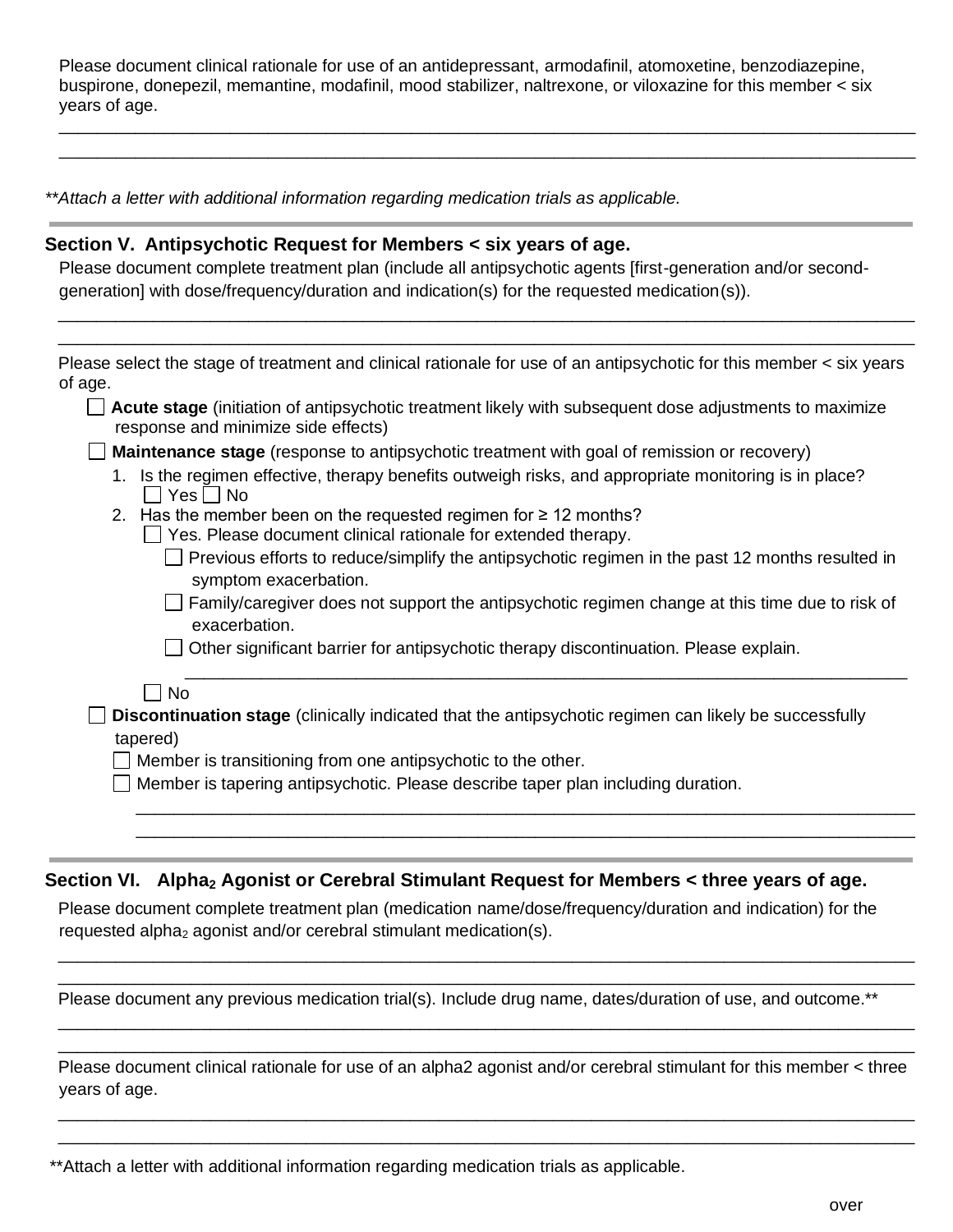# **Section VII. Hypnotic Request for Members < six years of age.**

Please document complete treatment plan (medication name/dose/frequency/duration and indication) for the requested hypnotic medication(s).

\_\_\_\_\_\_\_\_\_\_\_\_\_\_\_\_\_\_\_\_\_\_\_\_\_\_\_\_\_\_\_\_\_\_\_\_\_\_\_\_\_\_\_\_\_\_\_\_\_\_\_\_\_\_\_\_\_\_\_\_\_\_\_\_\_\_\_\_\_\_\_\_\_\_\_\_\_\_\_\_\_\_\_\_\_\_\_\_\_\_ \_\_\_\_\_\_\_\_\_\_\_\_\_\_\_\_\_\_\_\_\_\_\_\_\_\_\_\_\_\_\_\_\_\_\_\_\_\_\_\_\_\_\_\_\_\_\_\_\_\_\_\_\_\_\_\_\_\_\_\_\_\_\_\_\_\_\_\_\_\_\_\_\_\_\_\_\_\_\_\_\_\_\_\_\_\_\_\_\_\_

\_\_\_\_\_\_\_\_\_\_\_\_\_\_\_\_\_\_\_\_\_\_\_\_\_\_\_\_\_\_\_\_\_\_\_\_\_\_\_\_\_\_\_\_\_\_\_\_\_\_\_\_\_\_\_\_\_\_\_\_\_\_\_\_\_\_\_\_\_\_\_\_\_\_\_\_\_\_\_\_\_\_\_\_\_\_\_\_\_\_ \_\_\_\_\_\_\_\_\_\_\_\_\_\_\_\_\_\_\_\_\_\_\_\_\_\_\_\_\_\_\_\_\_\_\_\_\_\_\_\_\_\_\_\_\_\_\_\_\_\_\_\_\_\_\_\_\_\_\_\_\_\_\_\_\_\_\_\_\_\_\_\_\_\_\_\_\_\_\_\_\_\_\_\_\_\_\_\_\_\_

Please document if member has other behavioral health comorbidities (e.g., anxiety, depression, ADHD).

Please document medication trials with melatonin and/or clonidine, if clinically appropriate. Include drug name, dates/duration of use, and outcome.\*\*

\_\_\_\_\_\_\_\_\_\_\_\_\_\_\_\_\_\_\_\_\_\_\_\_\_\_\_\_\_\_\_\_\_\_\_\_\_\_\_\_\_\_\_\_\_\_\_\_\_\_\_\_\_\_\_\_\_\_\_\_\_\_\_\_\_\_\_\_\_\_\_\_\_\_\_\_\_\_\_\_\_\_\_\_\_\_\_\_\_\_ \_\_\_\_\_\_\_\_\_\_\_\_\_\_\_\_\_\_\_\_\_\_\_\_\_\_\_\_\_\_\_\_\_\_\_\_\_\_\_\_\_\_\_\_\_\_\_\_\_\_\_\_\_\_\_\_\_\_\_\_\_\_\_\_\_\_\_\_\_\_\_\_\_\_\_\_\_\_\_\_\_\_\_\_\_\_\_\_\_\_

\_\_\_\_\_\_\_\_\_\_\_\_\_\_\_\_\_\_\_\_\_\_\_\_\_\_\_\_\_\_\_\_\_\_\_\_\_\_\_\_\_\_\_\_\_\_\_\_\_\_\_\_\_\_\_\_\_\_\_\_\_\_\_\_\_\_\_\_\_\_\_\_\_\_\_\_\_\_\_\_\_\_\_\_\_\_\_\_\_\_ \_\_\_\_\_\_\_\_\_\_\_\_\_\_\_\_\_\_\_\_\_\_\_\_\_\_\_\_\_\_\_\_\_\_\_\_\_\_\_\_\_\_\_\_\_\_\_\_\_\_\_\_\_\_\_\_\_\_\_\_\_\_\_\_\_\_\_\_\_\_\_\_\_\_\_\_\_\_\_\_\_\_\_\_\_\_\_\_\_\_

Please document clinical rationale for the use of a hypnotic agent for this member < six years of age.

*\*\*Attach a letter with additional information regarding medication trials as applicable.*

**Section VIII. Multiple Behavioral Health Medications. Complete this section for all members < 18 years of age if request will result in prescriptions of four or more behavioral health medications within a 45-day period. For a complete list of all behavioral health medications, please refer to the [MassHealth Pediatric Behavioral Health Medication](https://mhdl.pharmacy.services.conduent.com/MHDL/pubcatpage.do?category=MassHealth+Pharmacy+Initiatives+and+Clinical+Information)  [Initiative.](https://mhdl.pharmacy.services.conduent.com/MHDL/pubcatpage.do?category=MassHealth+Pharmacy+Initiatives+and+Clinical+Information)**

Please document complete treatment plan (include all behavioral health agents and indication(s) for each medication(s)).

|                      | Indication ___________________________  |
|----------------------|-----------------------------------------|
|                      | Indication _________________________    |
|                      |                                         |
|                      | Indication ____________________________ |
|                      | Indication _______________________      |
| $7 \Delta$ thers (e) |                                         |

7. Other(s) \_\_\_\_\_\_\_\_\_\_\_\_\_\_\_\_\_\_\_\_\_\_\_\_\_\_\_\_\_\_\_\_\_\_\_\_\_\_\_\_\_\_\_\_\_\_\_\_\_\_\_\_\_\_\_\_\_\_\_\_\_\_\_\_\_\_\_\_\_\_\_\_\_\_\_\_\_\_\_\_\_

Please document monotherapy trials (include drug name, dates/duration of use, and outcome) tried before prescribing a polypharmacy regimen for this member.\*\*

Please document clinical rationale for use of multiple behavioral health medications for this member < 18 years of age.

\_\_\_\_\_\_\_\_\_\_\_\_\_\_\_\_\_\_\_\_\_\_\_\_\_\_\_\_\_\_\_\_\_\_\_\_\_\_\_\_\_\_\_\_\_\_\_\_\_\_\_\_\_\_\_\_\_\_\_\_\_\_\_\_\_\_\_\_\_\_\_\_\_\_\_\_\_\_\_\_\_\_\_\_\_\_\_\_\_\_ \_\_\_\_\_\_\_\_\_\_\_\_\_\_\_\_\_\_\_\_\_\_\_\_\_\_\_\_\_\_\_\_\_\_\_\_\_\_\_\_\_\_\_\_\_\_\_\_\_\_\_\_\_\_\_\_\_\_\_\_\_\_\_\_\_\_\_\_\_\_\_\_\_\_\_\_\_\_\_\_\_\_\_\_\_\_\_\_\_\_

\_\_\_\_\_\_\_\_\_\_\_\_\_\_\_\_\_\_\_\_\_\_\_\_\_\_\_\_\_\_\_\_\_\_\_\_\_\_\_\_\_\_\_\_\_\_\_\_\_\_\_\_\_\_\_\_\_\_\_\_\_\_\_\_\_\_\_\_\_\_\_\_\_\_\_\_\_\_\_\_\_\_\_\_\_\_\_\_\_\_

Please document the treatment plans for medication regimen simplification (e.g., dose consolidation, frequency reduction) or medical necessity for continuation of a complex medication regimen.

\_\_\_\_\_\_\_\_\_\_\_\_\_\_\_\_\_\_\_\_\_\_\_\_\_\_\_\_\_\_\_\_\_\_\_\_\_\_\_\_\_\_\_\_\_\_\_\_\_\_\_\_\_\_\_\_\_\_\_\_\_\_\_\_\_\_\_\_\_\_\_\_\_\_\_\_\_\_\_\_\_\_\_\_\_\_\_\_\_\_ \_\_\_\_\_\_\_\_\_\_\_\_\_\_\_\_\_\_\_\_\_\_\_\_\_\_\_\_\_\_\_\_\_\_\_\_\_\_\_\_\_\_\_\_\_\_\_\_\_\_\_\_\_\_\_\_\_\_\_\_\_\_\_\_\_\_\_\_\_\_\_\_\_\_\_\_\_\_\_\_\_\_\_\_\_\_\_\_\_\_

*\*\*Attach a letter with additional information regarding medication trials as applicable.*